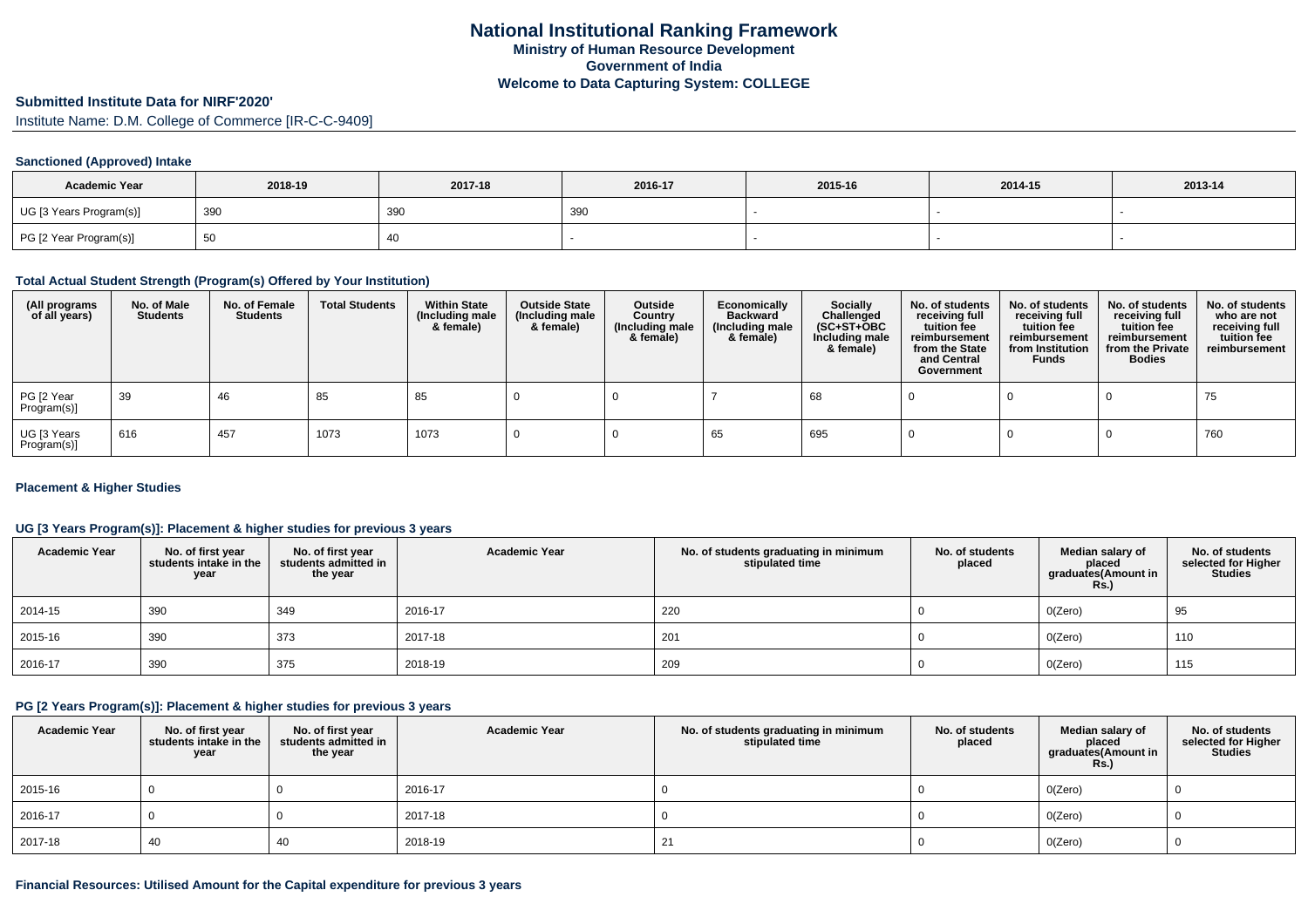| <b>Academic Year</b>                                                                                 | 2018-19                                           | 2017-18                                           | 2016-17                                           |  |  |  |  |  |  |
|------------------------------------------------------------------------------------------------------|---------------------------------------------------|---------------------------------------------------|---------------------------------------------------|--|--|--|--|--|--|
|                                                                                                      | <b>Utilised Amount</b>                            | <b>Utilised Amount</b>                            | <b>Utilised Amount</b>                            |  |  |  |  |  |  |
| Annual Capital Expenditure on Academic Activities and Resources (excluding expenditure on buildings) |                                                   |                                                   |                                                   |  |  |  |  |  |  |
| Library                                                                                              | 145000 (one lakhs fortyfive thousands)            | 111000 (one lakhs eleven thousands)               | 100600 (one lakhs six hundred)                    |  |  |  |  |  |  |
| New Equipment for Laboratories                                                                       | 115800 (one lakh fifteen thousands eight hundred) | 115800 (one lakh fifteen thousands eight hundred) | 115800 (one lakh fifteen thousands eight hundred) |  |  |  |  |  |  |
| Other expenditure on creation of Capital Assets (excluding<br>expenditure on Land and Building)      | 0 (zero)                                          | $0$ (zero)                                        | 0 (zero)                                          |  |  |  |  |  |  |

## **Financial Resources: Utilised Amount for the Operational expenditure for previous 3 years**

| <b>Academic Year</b>                                                                                                                                                                            | 2018-19                                                                                | 2017-18                                                                                    | 2016-17                                                                                |  |  |  |  |  |  |
|-------------------------------------------------------------------------------------------------------------------------------------------------------------------------------------------------|----------------------------------------------------------------------------------------|--------------------------------------------------------------------------------------------|----------------------------------------------------------------------------------------|--|--|--|--|--|--|
| <b>Utilised Amount</b>                                                                                                                                                                          |                                                                                        | <b>Utilised Amount</b>                                                                     | <b>Utilised Amount</b>                                                                 |  |  |  |  |  |  |
| <b>Annual Operational Expenditure</b>                                                                                                                                                           |                                                                                        |                                                                                            |                                                                                        |  |  |  |  |  |  |
| Salaries (Teaching and Non Teaching staff)                                                                                                                                                      | 41873706 (four crores eighteen lakhs seventythree thousands<br>seven hundreds and six) | 35117448 (three crores fiftyone lakhs seventeen thousands<br>four hundred and forty eight) | 36519166 (three crores sixtyfive lakhs nineteen thousands one<br>hundred and sixtysix) |  |  |  |  |  |  |
| Maintenance of Academic Infrastructure or consumables and<br>other running expenditures (excluding maintenance of hostels<br>and allied services, rent of the building, depreciation cost, etc) | 61650000 (six crores sixteen lakhs and fifty thousand)                                 | 1020000 (ten lakhs fifty thousands)                                                        | 2519000 (twentyfive lakhs and nineteen thousands)                                      |  |  |  |  |  |  |
| Seminars/Conferences/Workshops                                                                                                                                                                  | 50000 (fifty thousands)                                                                | 50000 (fifty thousands)                                                                    | 500000 (five lakhs)                                                                    |  |  |  |  |  |  |

# **PCS Facilities: Facilities of physically challenged students**

| 1. Do your institution buildings have Lifts/Ramps?                                                                                                        | Not available |
|-----------------------------------------------------------------------------------------------------------------------------------------------------------|---------------|
| 2. Do your institution have provision for walking aids, includingwheelchairs and transportation from one building to another for<br>handicapped students? | No            |
| 3. Do your institution buildings have specially designed toilets for handicapped students?                                                                | Not available |

### **Awards Details**

| 1. How many faculty member of your institution have received highly reputed national/international awards/recognition from central<br>government agencies in the previous academic year 2018-19 |  |
|-------------------------------------------------------------------------------------------------------------------------------------------------------------------------------------------------|--|
| 2. How many students of your institution have won international awards in the previous academic year 2018-19                                                                                    |  |

## **Accreditation**

### **NAAC Accreditation**

| 1. Does your institute have a valid NAAC Accreditation? |            | <b>YES</b>                |      |  |  |  |
|---------------------------------------------------------|------------|---------------------------|------|--|--|--|
| Valid from                                              |            | <b>CGPA</b><br>Valid upto |      |  |  |  |
| 20-05-2019                                              | 19-05-2024 |                           | 2.03 |  |  |  |

# **Village Adoption**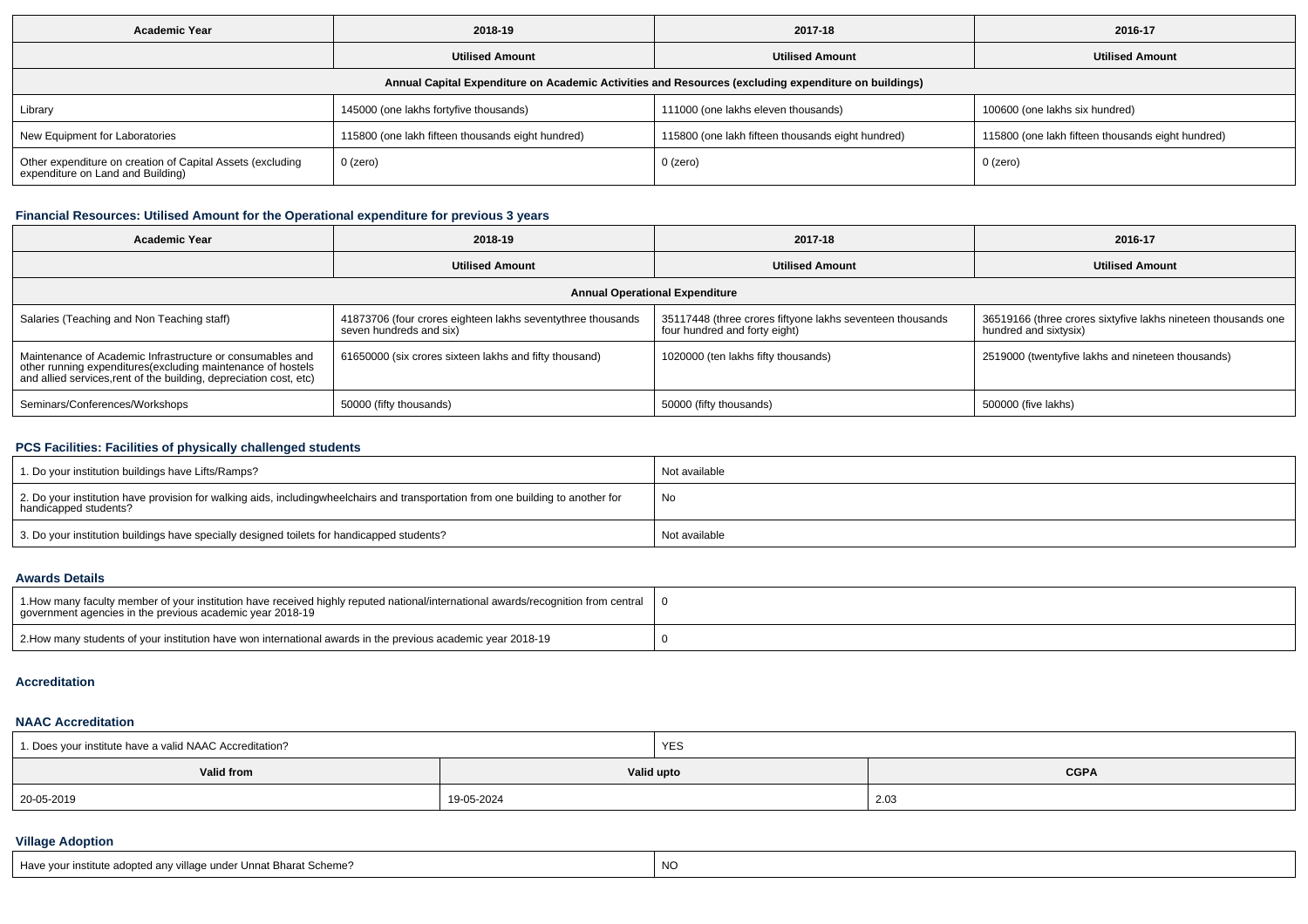## **Faculty Details**

| Srno           | Name                                | Age | <b>Designation</b>     | Gender | Qualification | <b>Experience (In</b><br>Months) | <b>Is Associated</b><br><b>Last Year</b> | <b>Currently</b><br>working with<br>institution? | <b>Joining Date</b> | <b>Leaving Date</b>      | <b>Association type</b> |
|----------------|-------------------------------------|-----|------------------------|--------|---------------|----------------------------------|------------------------------------------|--------------------------------------------------|---------------------|--------------------------|-------------------------|
| $\mathbf{1}$   | Aboni Kumar Da                      | 61  | Associate<br>Professor | Male   | M.COM         | 432                              | Yes                                      | Yes                                              | 20-10-1983          | $\sim$                   | Regular                 |
| $\overline{2}$ | DR A DEBALA<br><b>DEVI</b>          | 39  | Assistant<br>Professor | Female | Ph.D          | 120                              | Yes                                      | Yes                                              | 17-01-2009          | $\sim$                   | Regular                 |
| 3              | DR C MARY<br><b>THOMAS</b>          | 50  | Associate<br>Professor | Female | Ph.D          | 204                              | Yes                                      | Yes                                              | 05-03-2002          | $\sim$                   | Regular                 |
| 4              | DR A VICTORIA<br>CHANU              | 50  | Assistant<br>Professor | Female | Ph.D          | 120                              | Yes                                      | Yes                                              | 19-01-2009          | $\sim$                   | Regular                 |
| 5              | DR H<br><b>SUMATIBALA</b><br>DEVI   | 58  | Associate<br>Professor | Female | Ph.D          | 384                              | Yes                                      | Yes                                              | 17-02-1996          | $\sim$                   | Regular                 |
| 6              | DR JAYENTI<br>NINGOMBAM             | 51  | Associate<br>Professor | Female | Ph.D          | 228                              | Yes                                      | Yes                                              | 14-08-2000          | $\overline{\phantom{a}}$ | Regular                 |
| $\overline{7}$ | DR P<br>TIKENDRAJIT<br><b>SINGH</b> | 57  | Assistant<br>Professor | Male   | Ph.D          | 204                              | Yes                                      | Yes                                              | 19-02-2002          | $\overline{\phantom{a}}$ | Regular                 |
| 8              | DR SHER SINGH                       | 59  | Associate<br>Professor | Male   | Ph.D          | 384                              | Yes                                      | Yes                                              | 01-04-1987          | --                       | Regular                 |
| 9              | MD ABDUL<br><b>HAKIM</b>            | 64  | Associate<br>Professor | Male   | M.COM         | 432                              | Yes                                      | Yes                                              | 20-09-1983          | $\sim$                   | Regular                 |
| 10             | DR MD<br>KHEIRUDDIN<br>SHAH         | 64  | Associate<br>Professor | Male   | Ph.D          | 468                              | Yes                                      | Yes                                              | 03-04-1980          | $\sim$                   | Regular                 |
| 11             | O ARUNKUMAR<br><b>SINGH</b>         | 61  | Associate<br>Professor | Male   | M.COM         | 456                              | Yes                                      | Yes                                              | 14-09-1981          | $\sim$                   | Regular                 |
| 12             | DR PH IBOMCHA<br>SHARMA             | 63  | Associate<br>Professor | Male   | Ph.D          | 420                              | Yes                                      | Yes                                              | 12-10-1984          | --                       | Regular                 |
| 13             | <b>RAIBIROLA</b><br>KOIJAM          | 57  | Associate<br>Professor | Female | M. Phil       | 396                              | Yes                                      | Yes                                              | 25-11-1986          | $\sim$                   | Regular                 |
| 14             | DR PH<br>SANAMACHA<br>SHARMA        | 42  | Assistant<br>Professor | Male   | Ph.D          | 120                              | Yes                                      | Yes                                              | 17-01-2009          | $\overline{\phantom{a}}$ | Regular                 |
| 15             | DR T<br>SHARATCHANDR<br>A SINGH     | 58  | Associate<br>Professor | Male   | Ph.D          | 384                              | Yes                                      | Yes                                              | 07-09-1987          | $\sim$                   | Regular                 |
| 16             | DR W<br>SUBHASCHANDR<br>A SINGH     | 53  | Associate<br>Professor | Male   | Ph.D          | 276                              | Yes                                      | Yes                                              | 16-09-1996          | --                       | Regular                 |
| 17             | CН<br><b>IBUNGOCHOUBA</b><br>SINGH  | 50  | Assistant<br>Professor | Male   | M. Phil       | 36                               | Yes                                      | Yes                                              | 10-05-2016          | $\sim$                   | Regular                 |
| 18             | <b>CH SANAJAOBI</b><br><b>DEVI</b>  | 52  | Assistant<br>Professor | Female | M. Phil       | 36                               | Yes                                      | Yes                                              | 10-05-2016          | $\overline{\phantom{a}}$ | Regular                 |
| 19             | DR GEETA<br>THANGJAM                | 51  | Assistant<br>Professor | Female | Ph.D          | 264                              | Yes                                      | Yes                                              | 26-12-1997          | $\overline{\phantom{a}}$ | Regular                 |